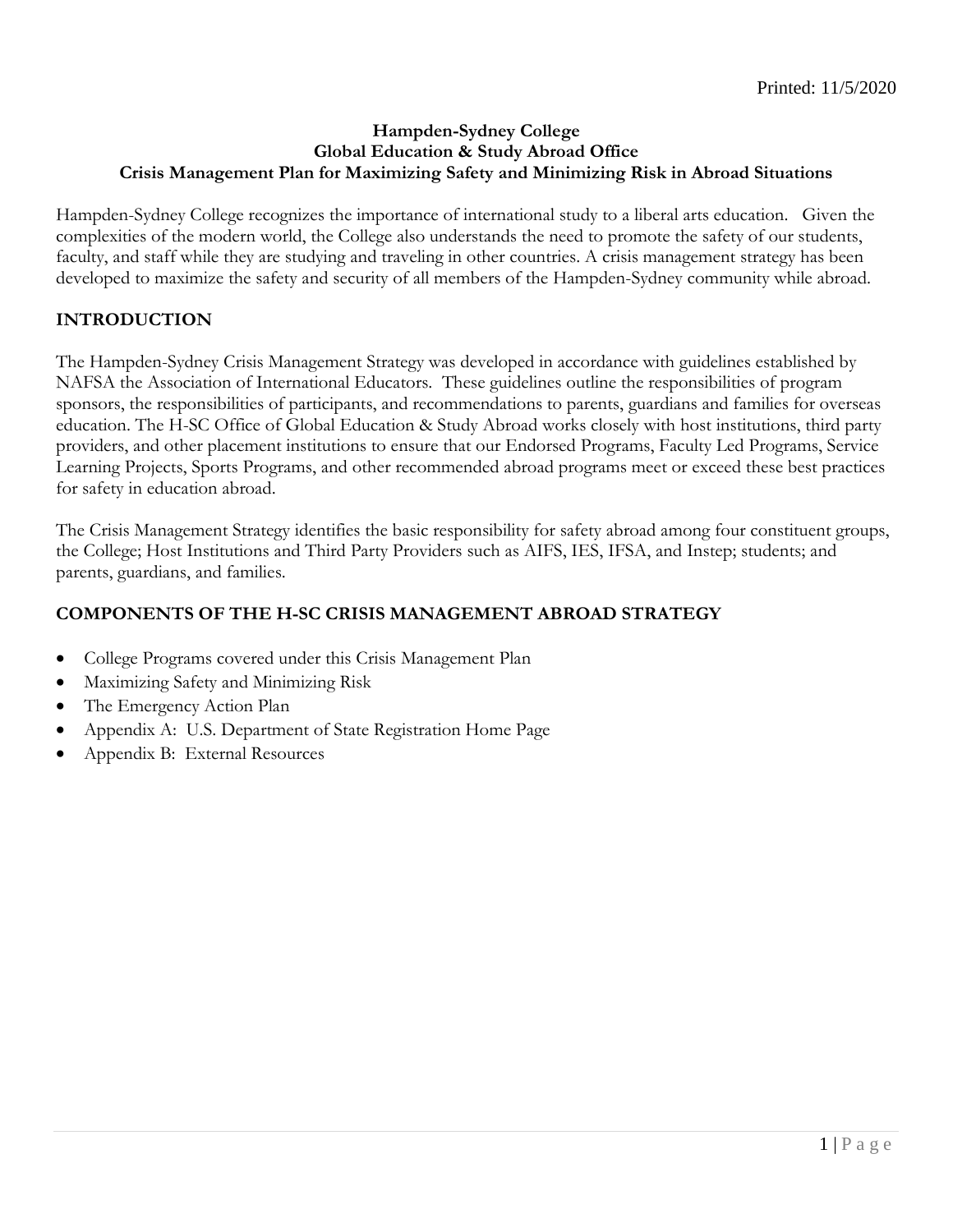# **COLLEGE PROGRAMS COVERED UNDER THIS CRISIS MANAGEMENT STRATEGY**

All College programs with an abroad component, academic or co-curricular, will adhere to these guidelines. In addition, students participating in non-endorsed programs or going abroad during school breaks for programs with other institutions who seek advice from the Office of Global Education & Study Abroad, will be encouraged, as far as possible, to adhere to these NAFSA Good Practices for Health & Safety – Responsibilities of Participants Abroad.

# **MAXIMIZING SAFETY AND MINIMIZING RISK**

The College recognizes that there are varying degrees of emergencies, perceived emergencies and potential emergencies. Therefor each situation is addressed as a unique occurrence using the Crisis Management Strategy.

Through the Office of Global Education & Study Abroad, the College has continuous contact with various resources world-wide to help us make the decisions necessary during a time of crisis. H-SC has access to information from the following:

- Travel advisories and situational updates for countries all over the world are received via e-mail from the Department of State.
- H-SC is a constituent member of the Overseas Security Advisory Council (OSAC) of the U.S. Dept of State Bureau of Diplomatic Security and receives frequent security notices for situations around the world such as notices of planned anti-U.S. demonstrations and sections of cities that Americans should avoid.
- Officials at our partnership agencies and host institutions, i.e. AIFS, IES, IFSA, CIEE, University of St. Andrews, Scotland etc. These institutions have crisis management plans which are shared with the Office of Global Education & Study Abroad and our students. These institutions also have staff in the host country to assist in an emergency.
- Frequent updates through professional "list serves" through NAFSA and the Virginia International Educators Association. Through these groups we have access to the expertise of colleagues at Colleges and Universities around the world. They often provide timely and useful information.
- Contact with U.S. Embassy officials in countries where we have programs.
- International, national and local media.
- Faculty with expertise in the region.
- Other Universities with programs in the region.

The College does not endorse programs in any location that has a travel advisory of a Level 3 or higher posted by the U.S. Department of State or a Level 3 Travel Health Notice warning from the CDC. The College also will not organize a faculty-led program in a country or region with a travel advisory of Level 3 or higher. A Level 3 State Department travel advisory is issued when it is determined that Americans should reconsider travel to a particular region or country; a Level 4 advisory states that Americans should not travel to that location. A Travel Health Notice warning of Level 3 states that Americans should avoid non-essential travel. The H-SC Office of Global Education & Study Abroad receives e-mail notification from the Department of State when travel advisories are changed or reissued. We also receive periodic updates from travel.state.gov and from OSAC.

If a travel advisory is elevated in country where we have a program in progress or students attending a host institution, the Emergency Action Team will review the situation and determine the necessary course of action required according to the H-SC Emergency Action Plan.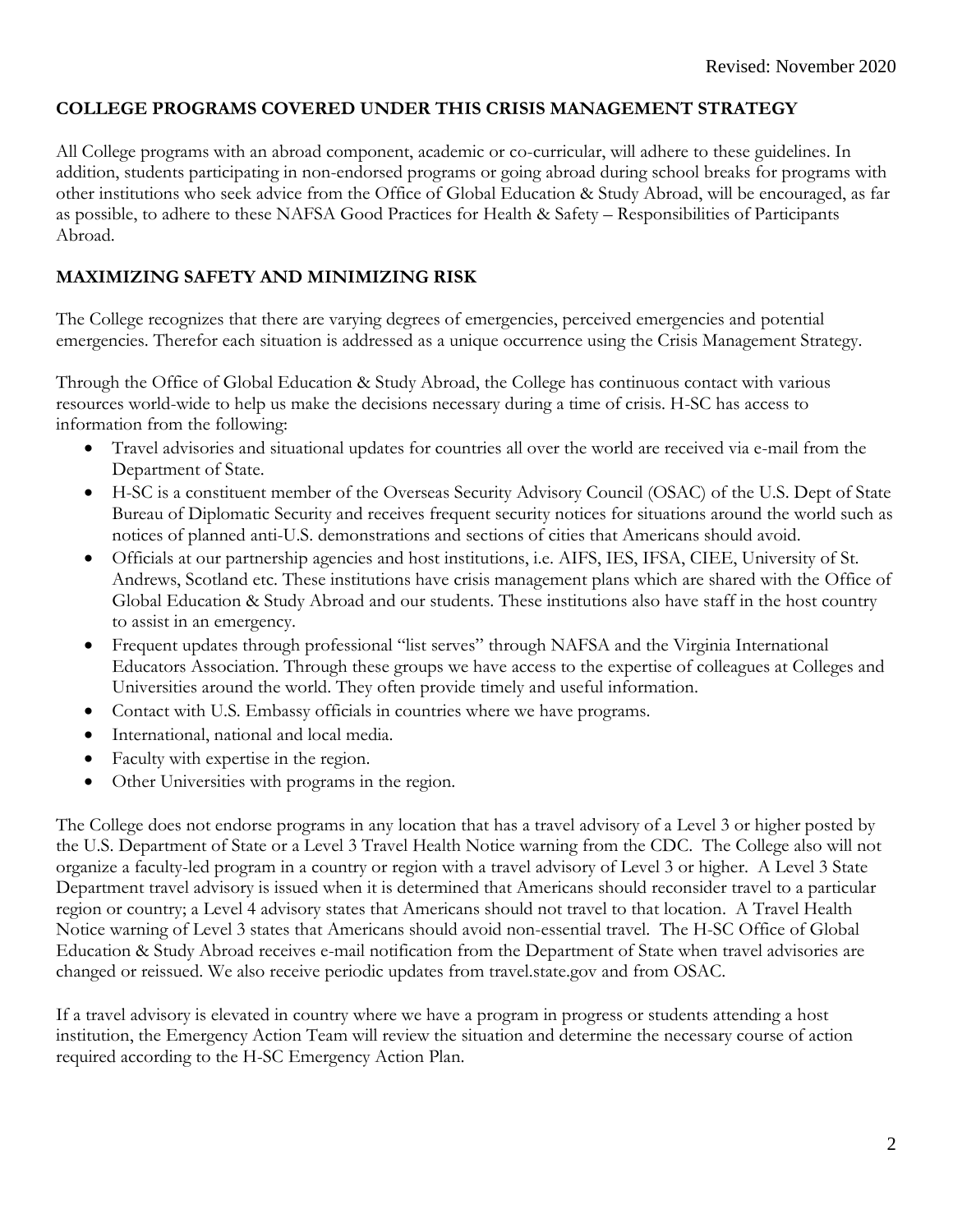The clear dissemination of information and communication between all parties is a key component to the success of this plan. The College, students, parents and guardians will adhere to the NAFSA guidelines as outlined in Appendix A. In addition:

The Office of Global Education & Study Abroad working with the Faculty and College Administration will:

- Maintain an Emergency Action Plan (included in this document)
- Review Department of State travel advisories and Consular Information Sheets for health conditions, crime, unusual currency or entry requirements, any areas of instability, and the location of the nearest U.S. embassy for each country where students plan to travel or where a faculty led program will be.
- Conduct mandatory pre-departure information sessions that will include information on and discussions of health, safety and security abroad including aspects of risk management.

Students and/or Faculty on faculty-led programs will:

- Contact the Office of Global Education & Study Abroad as soon as they arrive.
- Faculty leaders will be required to have a cell phone with international calling capabilities. Students on semester and year-long programs will be encouraged to obtain one.
- Provide local address, cell phone number and e-mail addresses to the Office of Global Education & Study Abroad.
- Participate in the Geo-Blue Study Abroad Health Insurance Plan unless the Director of Global Education & Study Abroad in consultation with H-SC Risk Management has determined that the student is covered by a more comprehensive plan through the host institution.
- Register as being abroad with the U.S. Dept. of State Travel Registration Program: [www.travelregistration.state.gov.](http://www.travelregistration.state.gov/) Registration will make student presence and whereabouts known in case it becomes necessary to contact them in an emergency. If email is not available students can register at the nearest U.S. Embassy or the Office of Global Education & Study Abroad can take care of the registration in the case of faculty-led programs.**\*\*\***
- Fill out an Emergency contact form including a waiver to discuss information with the college or anyone else. In accordance with the Privacy Act, information on an individual's welfare and whereabouts may not be released by the U.S. government without the individual's authorization.
- Leave a detailed itinerary with friends or family when traveling in the host country.
- Leave a passport copy with the Office of Global Education & Study Abroad.
- Check their H-SC e-mail regularly as this will be a major means of communication with the college.

**\*\*\*Note**: Foreign nationals who do not hold U.S. passports can not register abroad with the U.S. government or participate in a U.S. government sponsored evacuation of a host country. In the event that an H-SC International Student is abroad in an H-SC sponsored or endorsed program, he will be advised to register with his own country. The Office of Global Education and Study Abroad will make every effort to coordinate with the foreign national's embassy in time of crisis.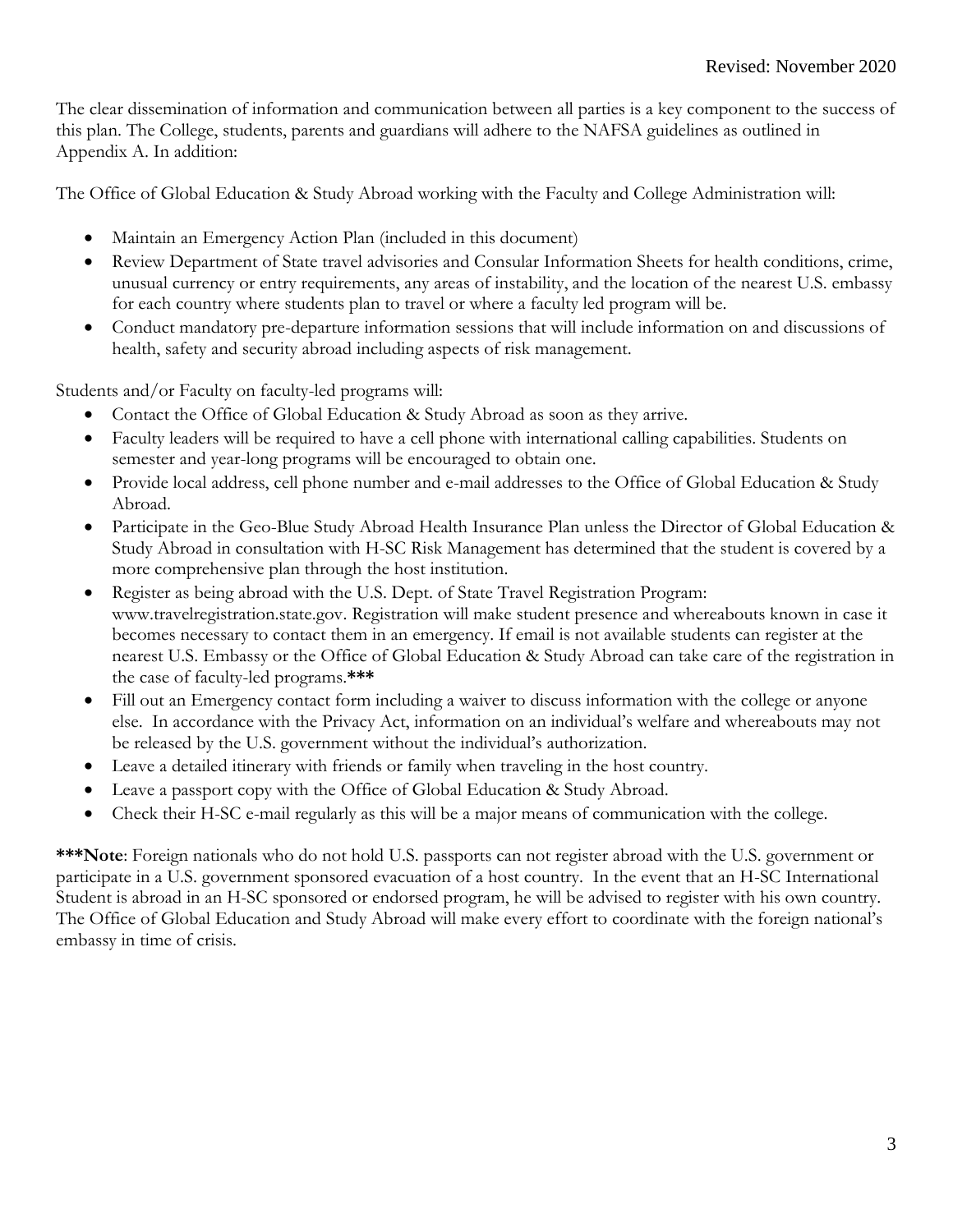# **EMERGENCY ACTION PLAN**

I. H-SC Community Members affected by the Plan

The safety and security of students, faculty and staff of the college is paramount while on campus or when studying and working abroad. With this in mind, the crisis management plan and emergency action procedures were developed for but not limited to H-SC students, faculty and staff in the following situations:

- A. Semester or year abroad
- B. May Term/Faculty-Led/Service Learning/Sports Abroad programs
- C. Consortium Abroad programs such as the Virginia Program at Oxford
- D. International Students stranded in transit between home and the College
- E. Faculty abroad on sabbatical or Fulbright programs authorized by H-SC
- F. Faculty and staff on program site visits and familiarization tours

### II. Emergency Action Team

The Emergency Action Team will consist of an Emergency Team Coordinator, an Alternate Emergency Team Coordinator and a core group that will be supplemented with appropriate experts as the situation dictates. The core group is as follows:

Team Coordinator: Dean / Associate Dean of the Faculty Alternate Coordinator: Director of Global Education and Study Abroad Dean of Students / Associate Dean of Students Director of Public Safety and Chief of Police / Deputy Chief of Police / Sergeant Director of Student Health / Primary College Nurse

Other parties who may be brought in: The President Vice President for Business Affairs and Treasurer (or Controller and Assistant Treasurer) Director of Public Relations College Chaplain Faculty Leader in cases of May Term or Faculty-led program

Third party providers and host institutions will be consulted as part of the decision-making process where appropriate. Copies of the Emergency Procedures of these programs will be kept on file in the Office of Global Education & Study Abroad. Faculty fluent in the host country language or with specific expertise in the affected region or with the specific situation will also be consulted.

### III. Definition of an Emergency or Crisis

A crisis is something that poses an immediate risk to or has already affected the safety, health, and wellbeing of the participants. It can also be an event or series of actions that has made it impossible for the overseas program to continue as planned.

A. Emergencies that require the cancellation or suspension of a program and/or require that the students and faculty exit the country include, but are not limited to the following: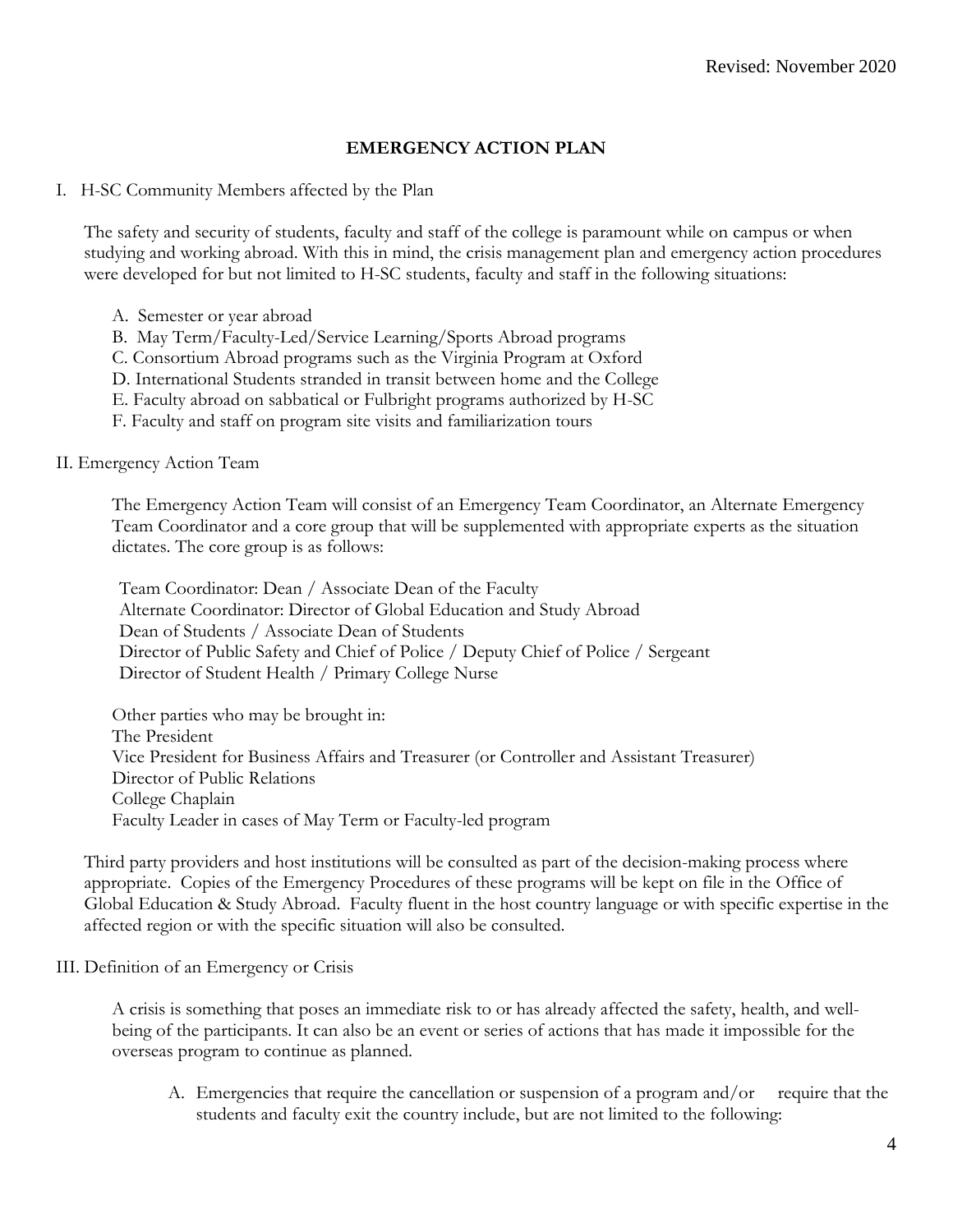- 1. Issuance of a U.S. State Department travel advisory indicating a credible threat to the safety of Americans.
- 2. Declaration of war by the U.S. or against the U.S. by the host country.
- 3. Declaration of war by a third country against the host country.
- 4. Terrorist activity in the host country or city.
- 5. Protracted or indefinite closure of the host university or study program site.
- 6. Wide-spread civil unrest or declaration of martial law in the host country or city.
- 7. A breakdown in civil society at an overseas location.
- B. Situations that may require the Emergency Plan to go into effect include, but are not limited to the following:
	- 1. Death of a student or faculty leader.
	- 2. Natural disasters.
	- 3. Unexpected tragedies: car, train, plane accidents.
	- 4. Missing student or arrest of student.
	- 5. Student misconduct.

### IV. Procedures

In the case of any emergency or disaster the Emergency Action Team will:

- A. Determine if the crisis is real, perceived or potential
- B. Determine the type of response required
	- 1. Cancel the program and bring everyone home.
	- 2. Continue the program in place.
	- 3. Continue the program in another city or location.

# V. Responses

- A. Program Cancellation or Location Change for Semester /Year Programs
	- 1. All students in the program will be contacted and accounted for by the Director of Global Education & Study Abroad.
	- 2. Where applicable, the Director of Global Education & Study Abroad will contact the host institution and/or the study abroad provider to ensure that their emergency procedures have been put into place.
	- 3. U.S Department of State may be contacted for instructions for Americans in host country.
	- 4. Decide if host institution plan is adequate and make necessary arrangements as required.
	- 5. Keep in contact with both students and parents to keep everyone advised.
	- 6. Arrange for evacuation or other action as necessary.
- B. Program Cancellation or Location Change for May Term/Faculty-Led/Service Learning and Consortium Abroad Programs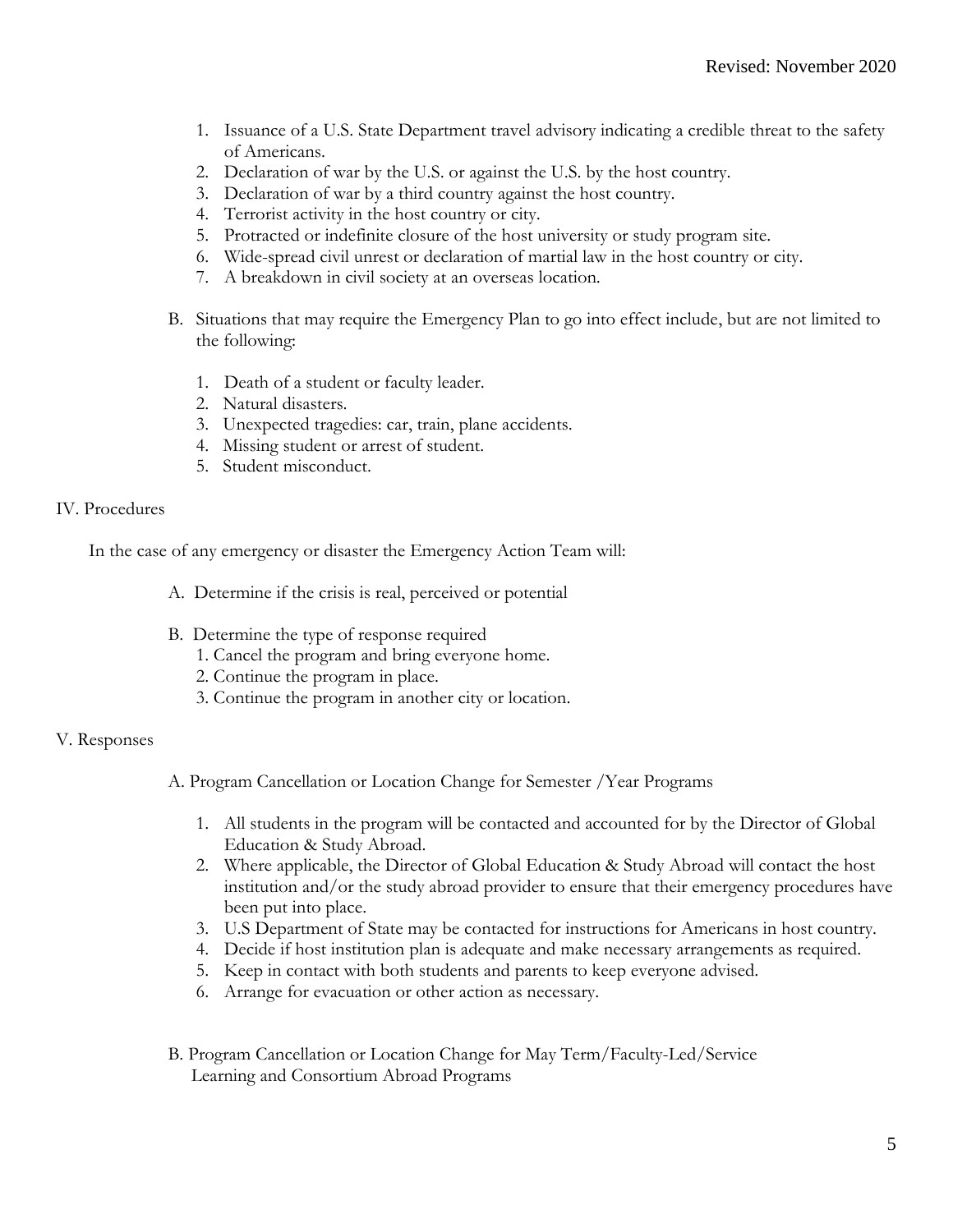- 1. If the students are in the program city, the leader will gather the students to the on-site accommodation (hotel, hostel, etc.) as soon as practical. Where students are in home stays, every effort will be made to gather in one place for ease of communication and to ensure the safety of all.
- 2. If students are on an organized excursion outside of the program city, the program leader will take the group to a secure hotel.
- 3. The program leader will contact the Office of Global Education & Study Abroad for instructions as soon as possible after the event.
- 4. If the students are traveling independently, every effort will be made to contact them according to the "contact information and itinerary form" they have left with the program leader. The students will be advised as to the proper course of action.
- 5. The program leader will contact the local U.S. Embassy or consulate and follow whatever procedures they require.
- 6. The program leader will keep the Office of Global Education & Study Abroad advised on the evolution of the crisis.
- 7. If the airport is open and flights are operating, the Office of Global Education & Study Abroad, in consultation with the Emergency Action Team will arrange for air transport to either the U.S. or another destination.
- 8. If airports are not open, or no flights are available, the Office of Global Education & Study Abroad, in consultation with H-SC officials, the U.S. Embassy and program leaders, will consider ground transportation to the closest international airport for evacuation.
- 9. Every effort will be made to keep the group together and make transportation arrangements after all students have been accounted for.
- C. Emergency/Class Cancellation at Hampden-Sydney Campus
	- 1. All students abroad and their parents or emergency contacts will be notified by the Office of Global Education & Study Abroad in the event of a major disaster or extended class cancellation at home.
	- 2. When necessary, The Office of Global Education & Study Abroad will assist returning students with changing airline tickets etc to their homes or alternate destination other than to H-SC.
- D. Medical or Other Emergencies
	- 1. Semester/Year study abroad students should follow the procedures of the host institution/study abroad provider as well as the requirements of his insurance company. The Office of Global Education & Study Abroad will be available to assist parents and students in making arrangements where necessary.
	- 2. For programs with Faculty Leaders
		- a. In any medical emergency, the faculty leader will assist the student to nearest hospital, care facility, or emergency room and then contact the group insurance provider. Contact the student's family as per the Emergency Contact Release Form and contact the Office of Global Education & Study Abroad.
		- b. Keep the College informed on a regular basis, through phone, fax, or e-mail until the crisis has passed.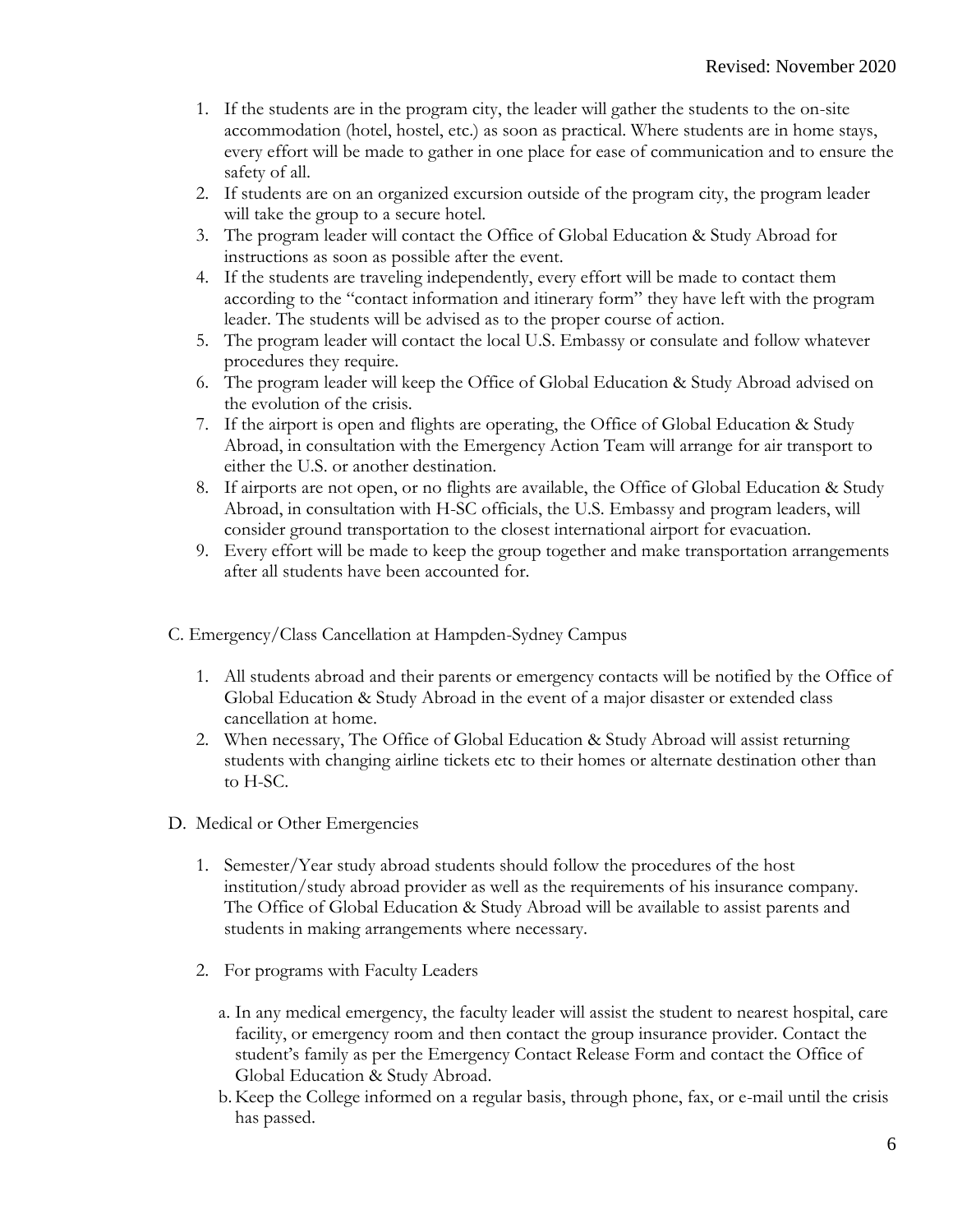- c. During a political crisis in which U.S. citizens might be at risk the faculty leader will tell the students to keep a low profile, avoid demonstrations and confrontations, remove name tags, luggage tags, baseball caps and other symbols that would indicate you are an American group.
- d. The faculty leader will appoint another adult (any participant over the age of 21) in the group to act as leader in case the faculty member is incapacitated or otherwise unable to continue to lead the group.
- VI. Emergency Action Team Communication Procedures
	- A. Keep students and program leaders informed of all reports and decisions.
	- B. Keep parents informed of all decisions and procedures via phone, written correspondence, e-mail, fax, etc.
	- C. There may be limited information released to students on campus.
	- D. The team will remain in contact as the details of the crisis are worked through and final decisions are made.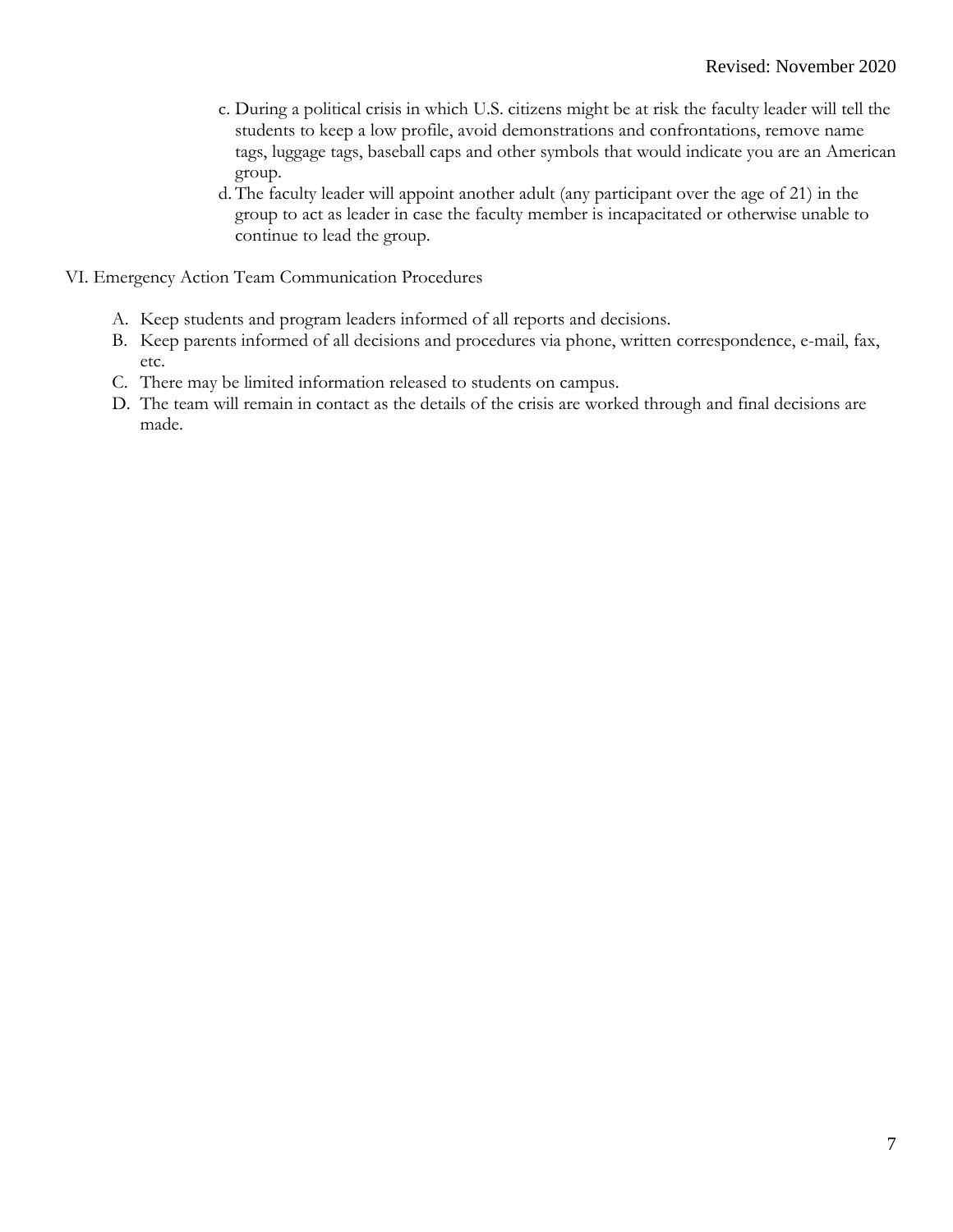# VII. Emergency Phone Numbers

# Hampden-Sydney campus security: 434-223-6164

| Contact                   | Email                   | Office       | Cell         |
|---------------------------|-------------------------|--------------|--------------|
| Dir. of Global Education  | dwiddows@hsc.edu        | 434-223-6311 | 434-808-4775 |
| & Study Abroad            |                         |              |              |
|                           |                         |              |              |
| Daniella Widdows          |                         |              |              |
| Dean of Faculty           | wmcdermott@hsc.edu      | 434-223-6113 | 434-808-5032 |
|                           |                         |              |              |
| Mike McDermott            |                         |              |              |
| Dean of Students          | rsabbatini@hsc.edu      | 434-223-6129 | 434-808-4708 |
|                           |                         |              |              |
| Robert Sabbatini          |                         |              |              |
| President                 | lstimpert@hsc.edu       | 434-223-6110 | 765-655-3809 |
|                           |                         |              |              |
| Larry Stimpert            |                         |              |              |
| Associate Dean of Faculty | edinmore@hsc.edu        | 434-223-6118 | 434-808-2233 |
|                           |                         |              |              |
| Eric Dinmore              |                         |              |              |
| VP for Business Affairs & | kcopeland@hsc.edu       | 434-223-6216 | 434-390-4603 |
| Finance                   |                         |              |              |
|                           |                         |              |              |
| Ken Copeland              |                         |              |              |
| Dir. of Public Safety and | mfowler@hsc.edu         | 434-223-6164 | 434-395-8576 |
| Chief of Police           |                         |              |              |
|                           |                         |              |              |
| Mark Fowler               |                         |              |              |
| Dir. of Student Health    | bkiewietdejonge@hsc.edu | 434-223-6167 | 434-547-8004 |
|                           |                         |              |              |
| Barb Kieweiet de Jonge    |                         |              |              |
| College Chaplain          | kleach@hsc.edu          | 434-223-6269 | 434-470-0727 |
|                           |                         |              |              |
| Keith Leach               |                         |              |              |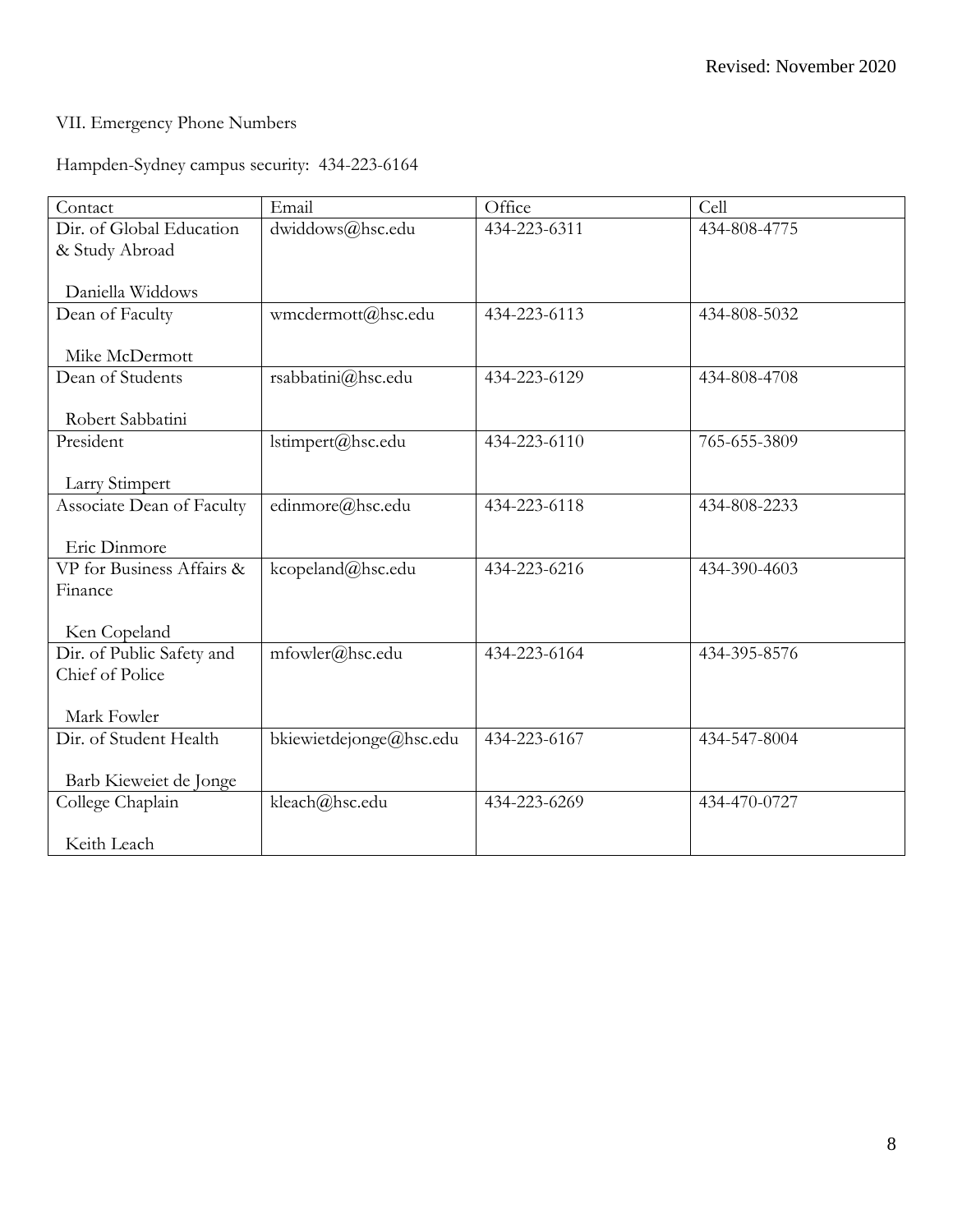# **Appendix A: U.S. Department of State Registration Home Page**

# **Smart Traveler Enrollment Program (STEP)**

### **Stay Informed, Stay Connected, Stay Safe. Enroll in STEP!**

### **What is STEP?**

The Smart Traveler Enrollment Program (STEP) is a free service that allows U.S. citizens traveling or living abroad to enroll with the nearest U.S. embassy or consulate.

### **Benefits of enrolling in STEP:**

- . Receive the latest safety and security information for your destination country, helping you make informed decisions about your travel plans.
- . Help the U.S. Embassy contact you in an emergency, whether natural disaster, civil unrest, or family emergency. • Help family and friends get in touch with you in an emergency.

#### **Stay Informed.**

When you enroll in STEP, you will automatically receive the most current information we have about your destination country, including:

- Security and Emergency Message updates from the U.S. Embassy
- Travel Advisories

Just sign up once, and then add trips later for all your future travel plans!

#### **Stay Connected.**

Enrolling in STEP will help the U.S. Embassy to contact you and provide assistance to you in an emergency. The information you provide in STEP will make it easier for consular officers at U.S. embassies and consulates around the world to contact you and your loved ones during an emergency - including situations where your family or friends in the U.S. are having difficulty contacting you with important news.

#### **Stay Safe.**

We believe that a well-informed traveler is a safer traveler. Our consular officers around the world compile country information, Travel Advisories, fact sheets and emergency messages to provide you with timely and accurate information about every country where you may travel.

We include reports on risks and security threats so that you can make informed decisions about your travel plans and activities.

Stay informed by connecting with us via the Smart Traveler Enrollment Program so you can have safe and enjoyable travels!

#### **Click here to enroll now!**

#### **Your Privacy Is Paramount**

All the personal information you provide to us is protected under the Privacy Act of 1974. This law prohibits us from sharing the information with anyone without your written authorization. Certain exceptions exist, such as when we need to share information on a limited basis in order to protect your safety and welfare in an emergency.

#### **Disclaimer**

The Department of State assumes no responsibility or liability for the professional ability or reputation of, or the quality of services provided by, the entities or individuals whose names appear on or are linked to the above page. Inclusion of private groups on this page is in no way an endorsement by the Department or the U.S. government. The order in which names appear has no significance. The Department is not in a position to vouch for the information.